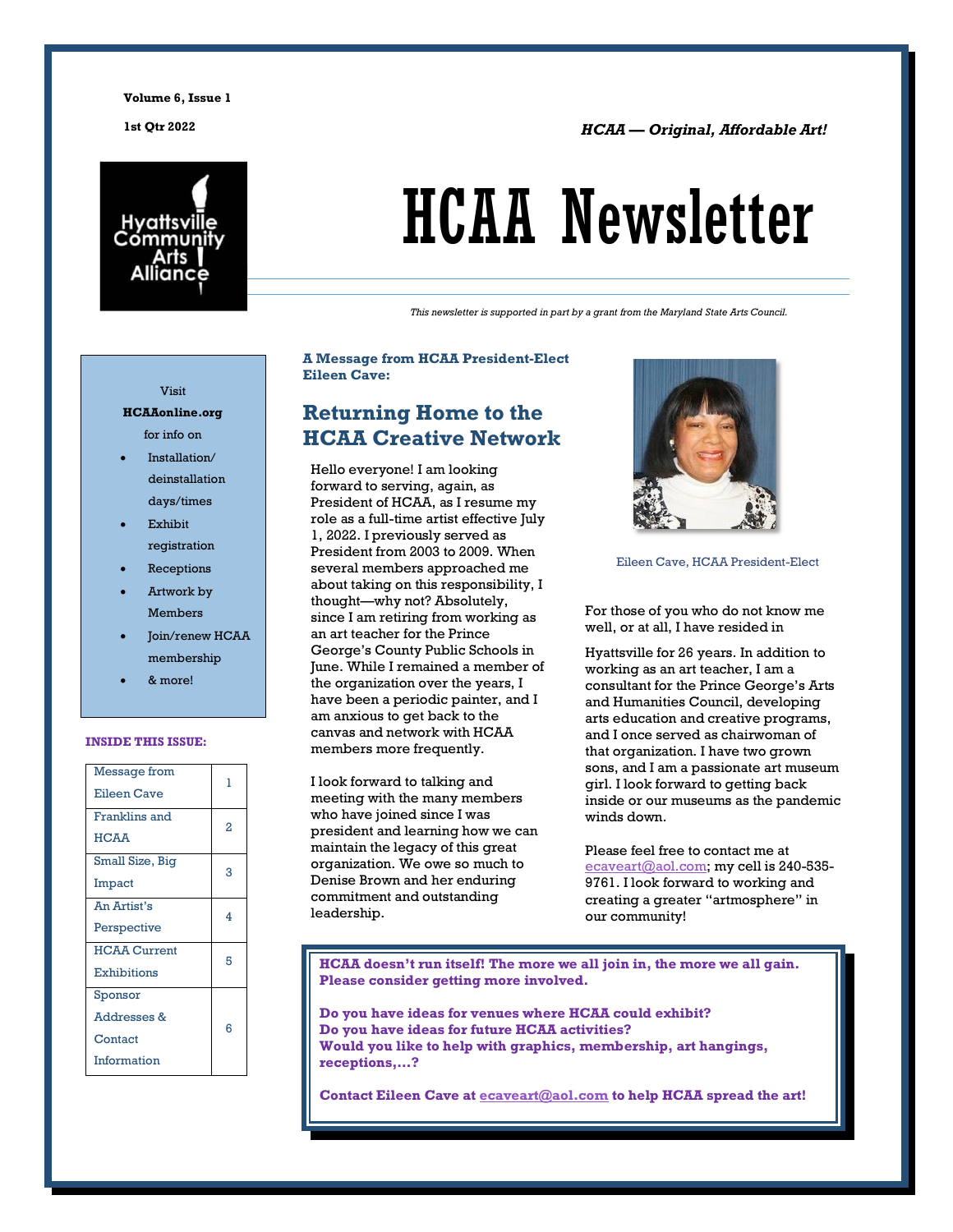#### **Franklins: A Hyattsville Institution—and a Boon for Local Artists**

#### **by Pete Pichaske**

In 1992, toy sales representative Mike Franklin and his schoolteacher wife, Debbie, bought the former Hyattsville Hardware Co., a solid building perched on a dying strip of Route 1, and transformed it into a general store and deli.

Thirty years later, that neighborhood business has evolved into Franklins, a Hyattsville institution that has grown to become a combination restaurant, brew pub, and toy store – and a valued venue for scores of local artists eager to display, and sometimes sell, their work.

Neither Mike nor Debbie had any experience running a business when they bought the property. But, according to Mike, they went into it thinking, How can we best serve the neighborhood? "If we did that, we knew we were bound to be successful, and we've continued to follow that as our North Star," he said.

On its website, Franklins bills itself as "the only combination restaurant, brewery, and toy store in the world." Mike Franklin says it's a business model that "no one else on Earth probably would do. It's way too complicated."

The art component started about a quarter-century ago. At that time, Franklins was just a novelty toy store with a small deli in the back. Most of the food sold was carryout, but the space had a few tables—porcelain-topped tables, picked up from thrift stores and dating from the 1930s and 1940s for people who wanted to dine in.

It also had wall space that eventually attracted the attention of local artists, who asked if they could display their work. Ever amenable, Mike Franklin agreed, and local art, usually one-person shows, started appearing on the walls.

The problem, Franklin said, was that not all of the art that people brought was good, but he was reluctant to refuse to accept it and risk alienating customers.

"It was always kind of a pain because customers would show up and we had no experience with curating," he said. "Sometimes the artworks would be worth hanging, but sometimes not."

The solution to the problem appeared when the Franklins heard that the Hyattsville Community Arts Alliance had formed. The Franklins approached the fledgling group about curating and hanging their artwork on the wall … or the artists approached them; this far removed, memories of who first asked whom are blurry. In any event, the upshot was a partnership that has lasted a quarter-century.

Monna Kauppinen, one of the early members of HCAA, recalled hanging her paintings at Franklins in the early



Mike Franklin, supporting local art (painting by Maureen Wheatley)

days, even before the business had expanded to include the brew pub.

"I think when he [Franklin] got the new big place, he wanted to continue showing art, preferably whimsical and preferably from local artists." Having HCAA provide the skilled artists and the expertise in hanging made the pairing ideal for the newly expanded restaurant.

And also for the artists.

Over the years, while other venues have come and gone, Franklins has been a constant. "It's good for us," Kauppinen said. "It's consistently been one of our best sales venues."

Even without the sales, artists see Franklins as a place where – even in a pandemic – their work gets valuable public exposure. "It's a place you can take people in and show them your work," Kauppinen said. Franklins might have been the first venue that HCAA paired up with to show art on a regular basis, she added.

As for Franklins, the alliance freed the owners from having to turn down unacceptable art and is in line with its mission to be a valuable part of the community.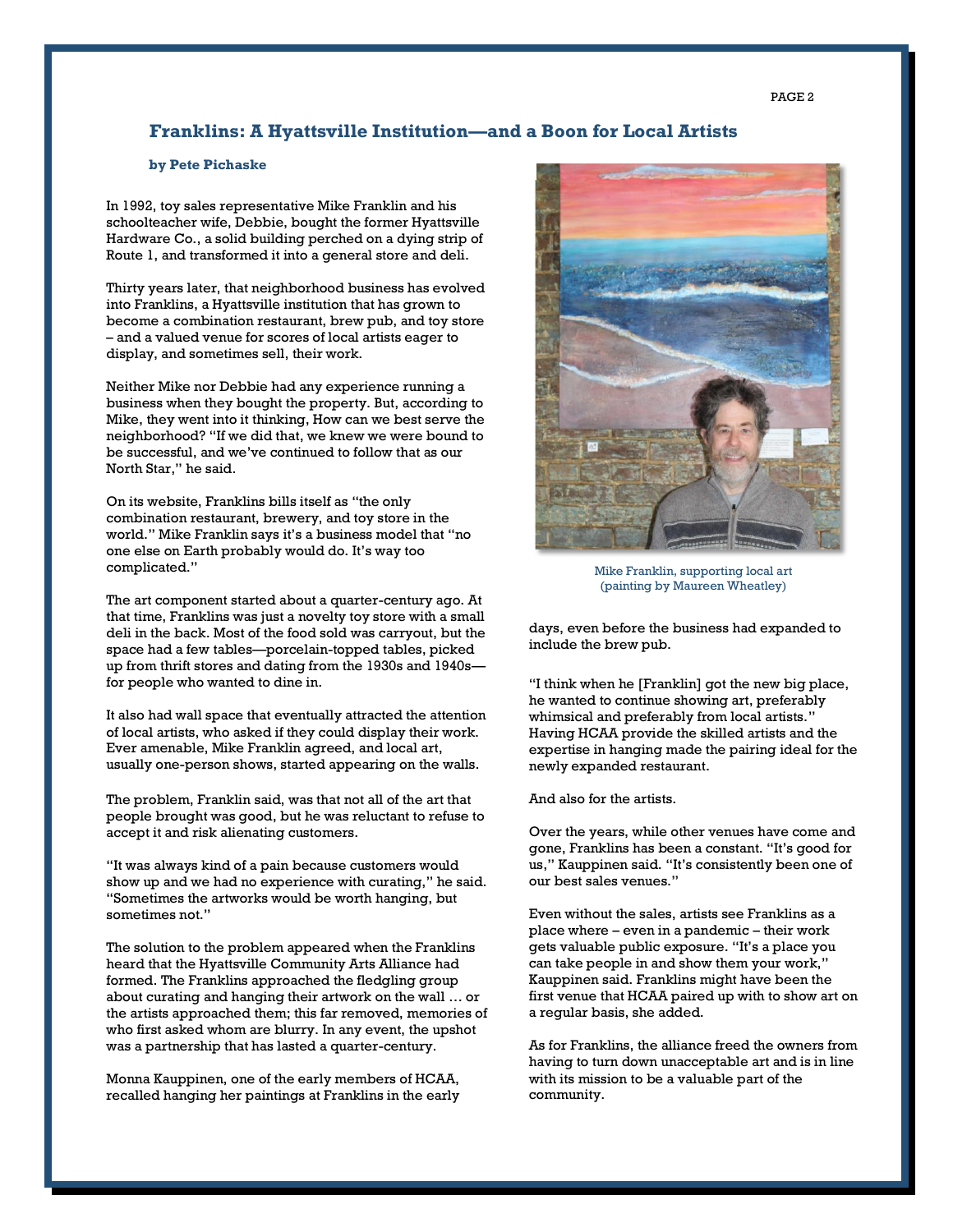## **Small Size, Big Impact**

#### **by Sally Ann Rogers and Diane Elliott**

In March 2021, Judith and Michael Cotter opened Your Tiny Art Gallery in front of 4301 Van Buren Street, in University Park, MD. Judith was inspired by a Seattle artist who had built a Tiny Gallery in her neighborhood. The Cotters hoped that Your Tiny Art Gallery would bring a sense of joy and community to their neighborhood.

Michael Cotter designed, built, and painted the wooden gallery and installed it by the public sidewalk in their front yard. Unlike the similar Free Little Libraries, the gallery is locked, but artists can provide pricing and contact information if their artworks are available for purchase. So far, around twenty local artists have had Tiny Art Gallery shows, which change every two weeks. These exhibits have featured paintings, drawings, mixed media art and even historical lessons about famous artists.

HCAA member Sally Ann Rogers recently exhibited more than twenty small collages in a show titled "Going Postal." Each collage features a postage stamp. Artists have the option of hosting a Tiny Reception, and Sally Ann invited friends to join her at the gallery on a chilly Sunday afternoon. Dozens of people showed up to drink tiny cups of wine, eat tiny cheese and crackers, and sample tiny food from the "tiny food truck" installation in the back of one guest's SUV.

Judith Cotter curates the exhibits, and any local artists who are interested in being a part of this should contact her [\(jcayocotter@gmail.com\)](mailto:jcayocotter@gmail.com) with a description of their work and two photo examples. Follow the exhibits on Instagram, @yourtinyartgallery.

The Tiny Art Museum, at 4301 Van Buren St. in University Park, MD, is open for viewing 24/7.





Your Tiny Art Gallery, built by Michael Cotter, curated by Judith Cotter

"Going Postal," a recent tiny collage exhibit by Sally Ann Rogers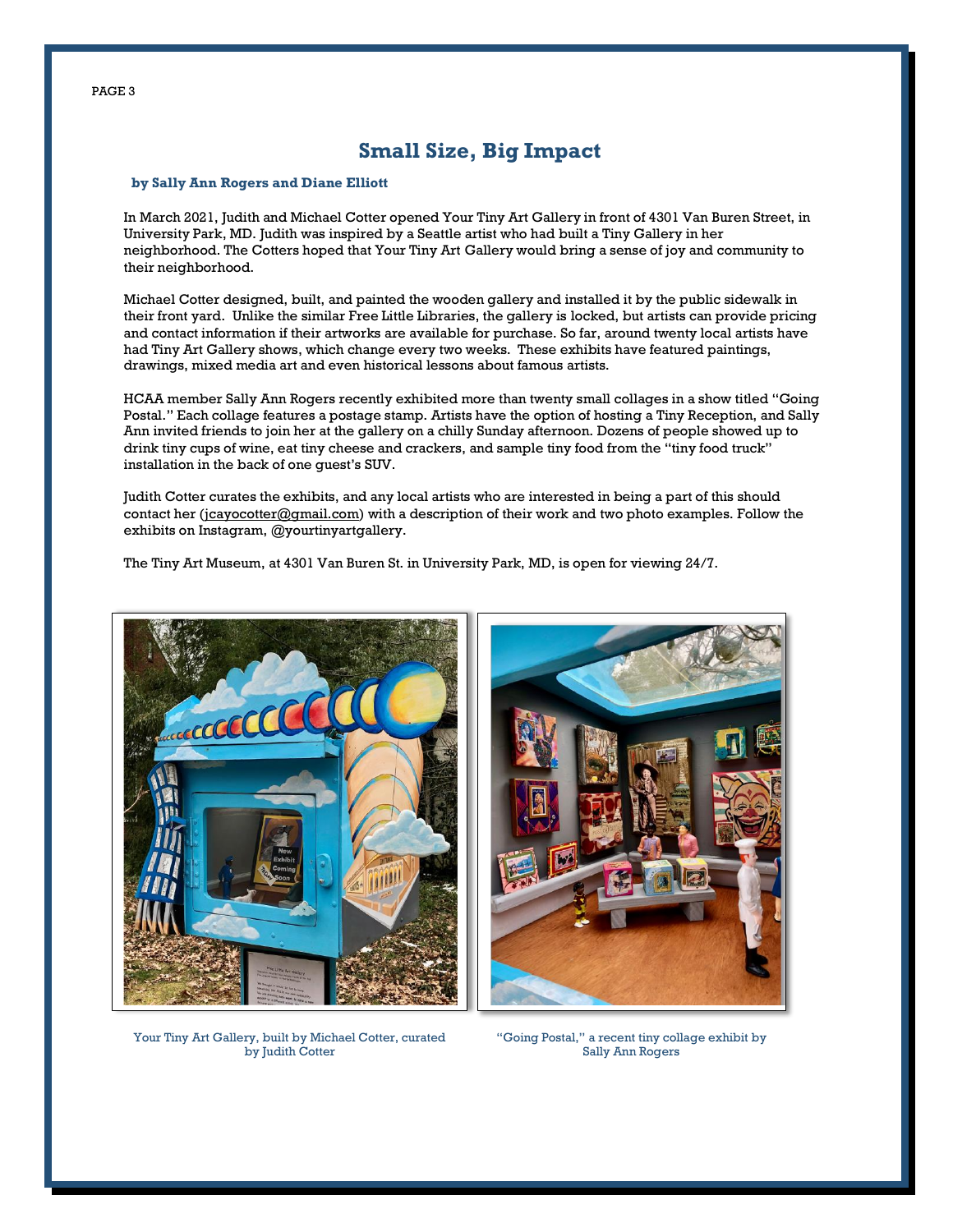#### **An Artist's Perspective: Art and Healing**

#### **By Delia Mychaljuk**

Over the years, I have found, through interacting with other people—both artists and those that are not practicing artmaking—that utilizing artwork as a "jumping off" place can facilitate communication that can go in many different directions but is always a sharing between individuals. The process of creating for myself has been both a way of learning about myself and my values and an outlet for processing the many difficulties that one faces in life.

My first experience with considering art as an instrument of healing was back in the mid-1970s when I was working as a psychiatric nurse on a large crisis intervention in-patient unit. During those days, I had the opportunity to assist our art therapist in some group and individual art therapy sessions. It became apparent that, for some individuals who were mute or otherwise had difficulty with verbal communication, communication was possible via their artwork. Sometimes, the art making served to assist staff in understanding what was happening with an individual and therefore was helpful in focusing treatment. The art making created bonds between people and decreased feelings of isolation and alienation in some people. Hospitals use art as a vehicle for healing and, in particular, look for artwork on oncology units to be peaceful often landscape works.

During this difficult time of COVID, political division, concerns about war, etc., I find that some art reminds one of beauty in the world, and some art, just by sharing universal feelings, can be healing for both the artist and the viewer. Art classes or workshops can provide an opportunity for communication, as can collaborations between artists in the creation of art.

There have been a number of recent shows that have emphasized the link between art and healing, such as 2019's The Art & Science of Healing exhibit at the American Association for the Advancement of Science. There are some organizations who have this as their primary focus, such as the Smith Center for Healing and the Arts on U Street, which is home to the Joan Hisaoka Healing Arts Gallery. Even mainstream art institutions recognize the symbiosis of art and well-being; for example, The Phillips Collection states that "The museum was founded on the principles of the deep connection between art and wellness.

I have experienced the power of art as a vehicle of healing as a healthcare professional. As an art student at the Corcoran and as a member of HCAA and Passageways Artist Studios, I have had opportunities to communicate and collaborate with other artists and with the community at large. Creating and sharing my art has enriched my life, and my wish is that my art enriches other people's lives and alleviates feelings of isolation and alienation.

**"He who works with his hands is a laborer. He who works with his hands and head is a craftsman. He who works with his hands and his head and his** 

**heart is an artist."** 

**St. Francis of Assisi**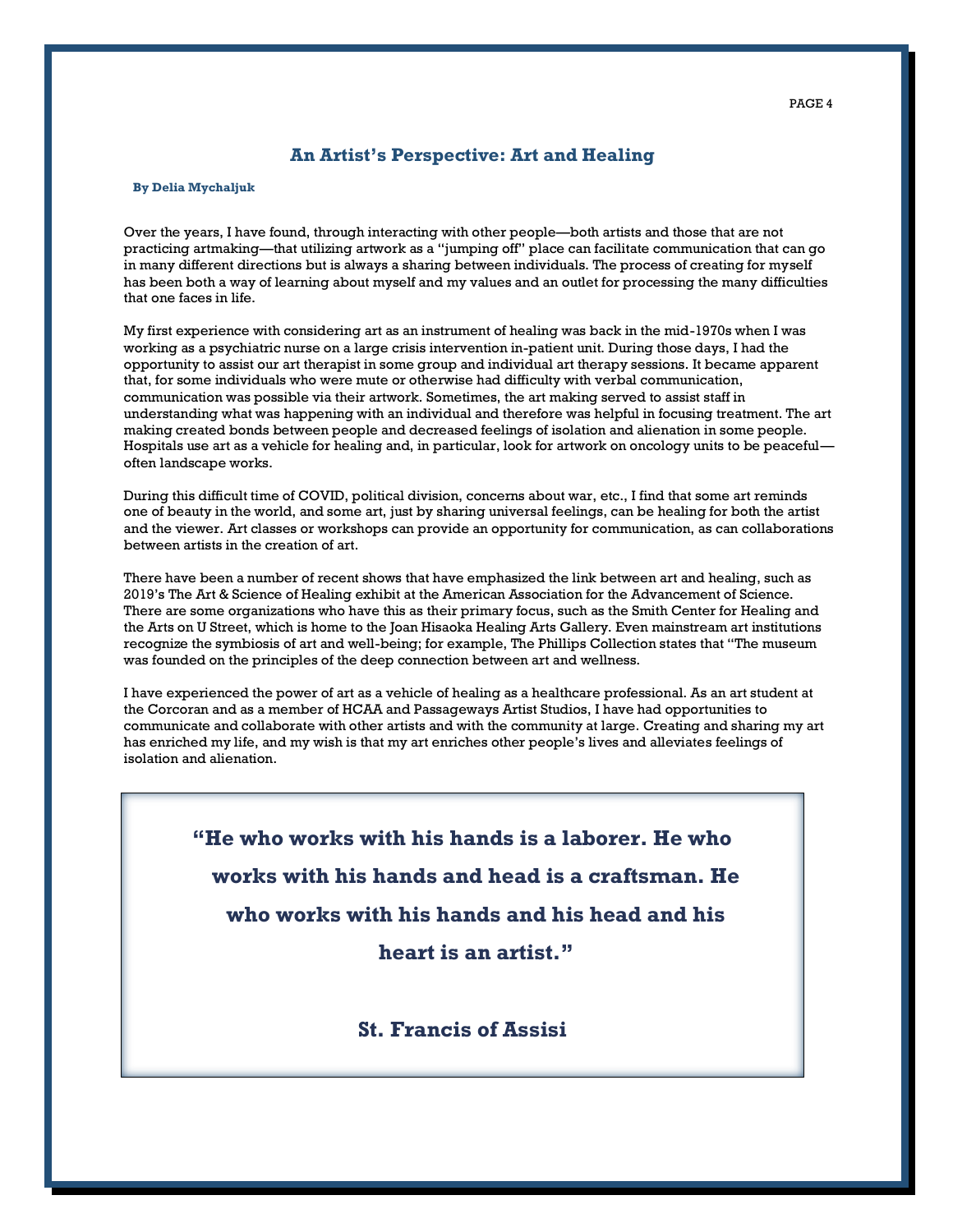PAGE 5

#### **HCAA Current Exhibitions**

# "Spectrum"

**Franklins Restaurant and Brewery**<br>5121 Baltimore Ave., Hyattsville, MD 20781 **January 8, 2022-March 5, 2022** 



-<br>FOR MORE INFORMATION CONTACT MARGOT BRASWELL: MARGOT.BRASWELL@GMAIL.COM OR VISIT: WWW.HCAAONLINE.ORG

# **HCAA Calendar**

#### **February/March**

**February 20**: 3–5 PM Franklins reception **March 5**: 9 AM Franklins installation "Right Brained Image" 9:45 AM Fleisher's installation "Color and Light" 12 noon PGPCC installation "A Vision Awakens" **March 19**: 1–3 PM PGPCC Solo Wall

reception for Pete Pichaske

Other local art newsletters, offering news and exhibition information, are available from:

Maryland State Arts Council msac.org

Prince George's Arts & Humanities pgahc.org

East City Art eastcityart.com